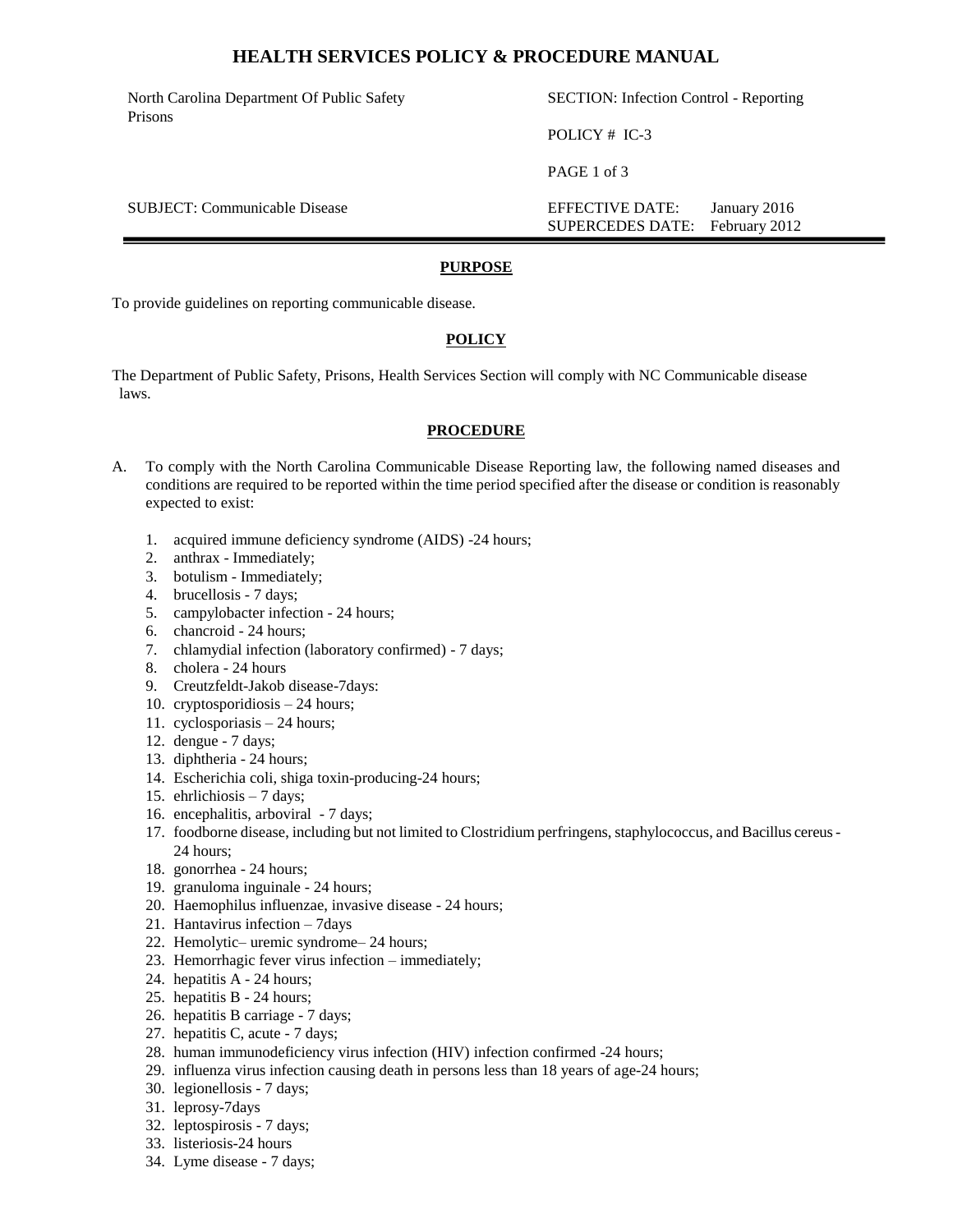## **HEALTH SERVICES POLICY & PROCEDURE MANUAL**

North Carolina Department Of Public Safety Prisons

SECTION: Infection Control - Reporting

POLICY # IC-3

PAGE 2 of 3

SUBJECT: Communicable Disease EFFECTIVE DATE: January 2016 SUPERCEDES DATE: February 2012

35. lymphogranuloma venereum - 7 days;

- 36. malaria 7 days;
- 37. measles (rubeola) 24 hours;
- 38. meningitis, pneumococcal 7 days;
- 39. meningococcal disease 24 hours;
- 40. monkeypox-24 hours;
- 41. mumps 7 days;
- 42. nongonococcal urethritis 7 days;
- 43. novel influenza virus infection-immediately;
- 44. plague-immediately;
- 45. pelvic inflammatory disease-7days;
- 46. paralytic poliomyelitis 24 hours;
- 47. psittacosis 7 days;
- 48. Q fever 7 days;
- 49. rabies, human 24 hours;
- 50. Rocky Mountain spotted fever 7 days;
- 51. rubella 24 hours;
- 52. rubella congenital syndrome 7 days;
- 53. salmonellosis 24 hours;
- 54. severe acute respiratory syndrome (SARS)-24hours;
- 55. shigellosis 24 hours;
- 56. smallpox-immediately;
- 57. Staphylococcus aureus with reduced susceptibility to vancomycin-24hours;
- 58. streptococcal infection, Group A, invasive disease 7days
- 59. syphilis 24 hours;
- 60. tetanus 7 days;
- 61. toxic shock syndrome 7 days;
- 62. trichinosis 7 days;
- 63. tuberculosis 24 hours;
- 64. tularemia Immediately;
- 65. typhoid 24 hours;
- 66. typhoid carriage (Salmonella typhi) 7 days;
- 67. typhus, epidemic (louse-borne) 7 days;
- 68. vaccinia 24 hours;
- 69. vibrio infection (other than cholera) 24 hours
- 70. whooping cough 24 hours;
- 71. yellow fever 7 days.
- B. When reporting a disease or condition which is required pursuant to G.S. 130A 134; 130A -135, 130A 141 and 15A NCAC 19A .0101, the report shall be made to the local health department and medical services as follows:
	- 1. For diseases and conditions required to be reported within 24 hours, the initial report shall be made by telephone to both the health department and the Division of Prisons Infection Control Coordinator. The written report shall be made within 7 days, except syphilis, which shall be reported as outlined in the sexually transmitted disease policy.
	- 2. In addition to the requirements above, the report shall be made on the communicable disease card provided by the Division of Health and Human Services (DHHS) and shall include the name and address of the patient, the name and address of any minor's parent or guardian, and all other pertinent epidemiological information requested on the form.